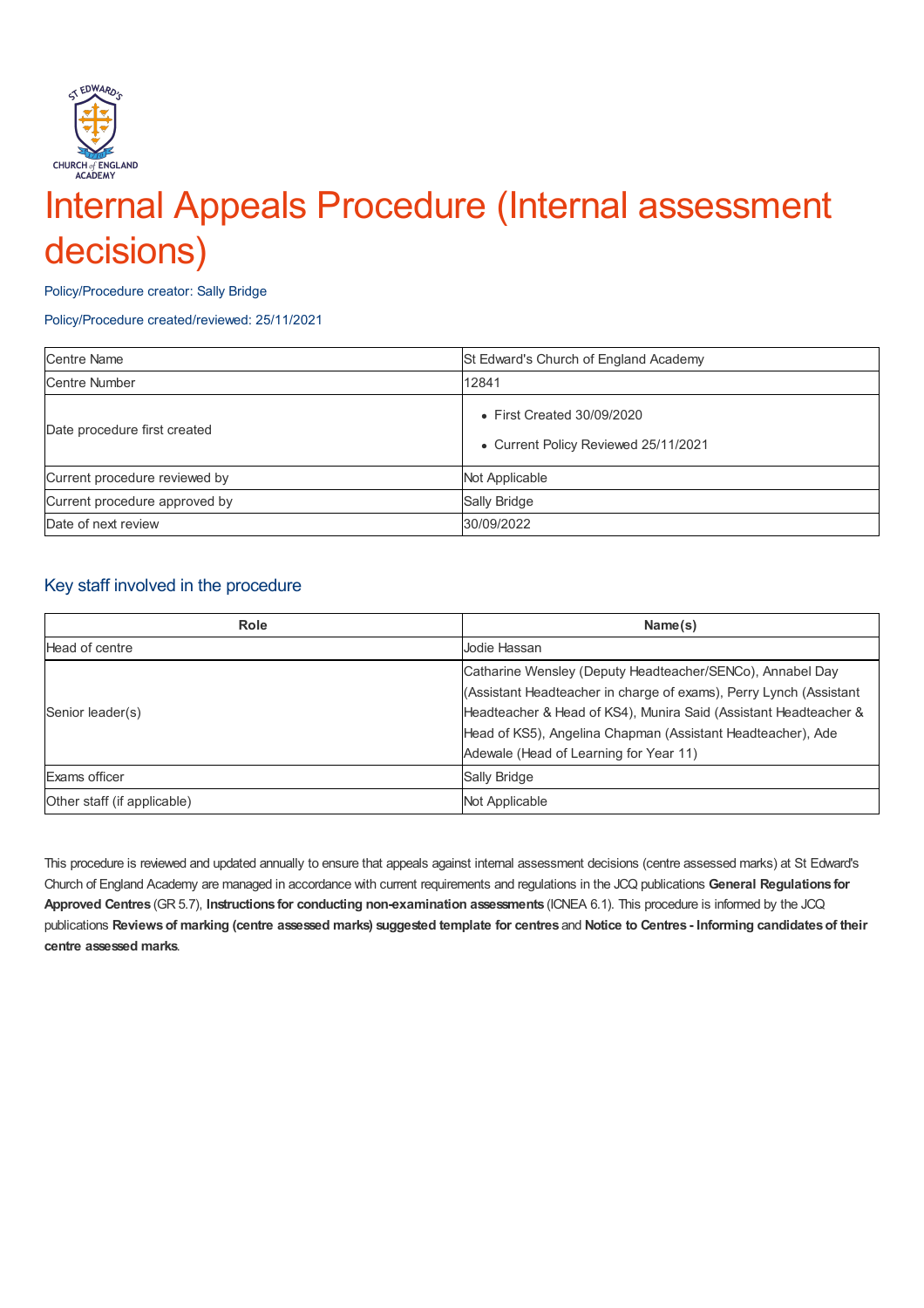# Introduction

Certain qualifications contain components of non-examination assessment (or units of coursework) which are internally assessed (marked) by St Edward's Church of England Academy and internally reviewed/standardised. The marks awarded (the internal assessment decisions) which contribute to the final grade of the qualification are then submitted by the deadline set by the awarding body for external moderation.

The moderation process carried out by the awarding body may result in a mark change, either upwards or downwards, even after an internal review. The internal review process is in place to ensure consistency of marking within the centre, whereas moderation by the awarding body ensures that centre marking is line with national standards. The mark submitted to the awarding body is subject to change and should therefore be considered provisional.

The qualifications delivered at St Edward's Church of England Academy containing components of non-examination assessment/units of coursework are:

- GCSE
- $GCF$
- $EPPQ$
- OCR Cambridge Nationals
- $B$ FTEC

# Purpose of the procedure

The purpose of this procedure is to confirm the arrangements at St Edward's Church of England Academy for dealing with candidate appeals relating to internal assessment decisions.

This procedure ensures compliance with JCQ regulations which state that centres must:

- have in place and be available for inspection purposes, a written internal appeals procedure relating to internal assessment decisions and to ensure that details of this procedure are communicated, made widely available and accessible to all candidates
- before submitting marks to the awarding body inform candidates of their centre assessed marks and allow a candidate to request a review of the centre's marking

#### Principles relating to centre assessed marks

The head of centre/senior leader(s) at St Edward's Church of England Academy will ensure that the following principles are in place in relation to marking the work of candidates:

- A commitment to ensuring that whenever teaching staff mark candidates' work, that this is done fairly, consistently and in accordance with the awarding body's specification and subject-specific associated documents
- (updated 2021/22) All centre staff follow a robust Non-examination Assessment Policy (for the management of non-examination assessments). This policy details all procedures relating to non-examination assessments for relevant qualifications delivered in the centre, including the marking and quality assurance/internal standardisation processes which relevant teaching staff are required to follow
- Candidates' work will be marked by staff who have appropriate knowledge, understanding and skill, and who have been trained in this activity
- A commitment to ensuring that work produced by candidates is authenticated in line with the requirements of the awarding body. Where a number of subject teachers are involved in marking candidates' work, internal moderation and standardisation will ensure consistency of marking
- (updated 2021/22) On being informed of their centre assessed mark(s), if candidates believes that the above procedures were not followed in relation to the marking of their work, or that the assessor has not properly applied the marking standards to their marking, then they may make use of the internal appeals procedure below to consider whether to request a review of the centre's marking

Additional centre-specific principles: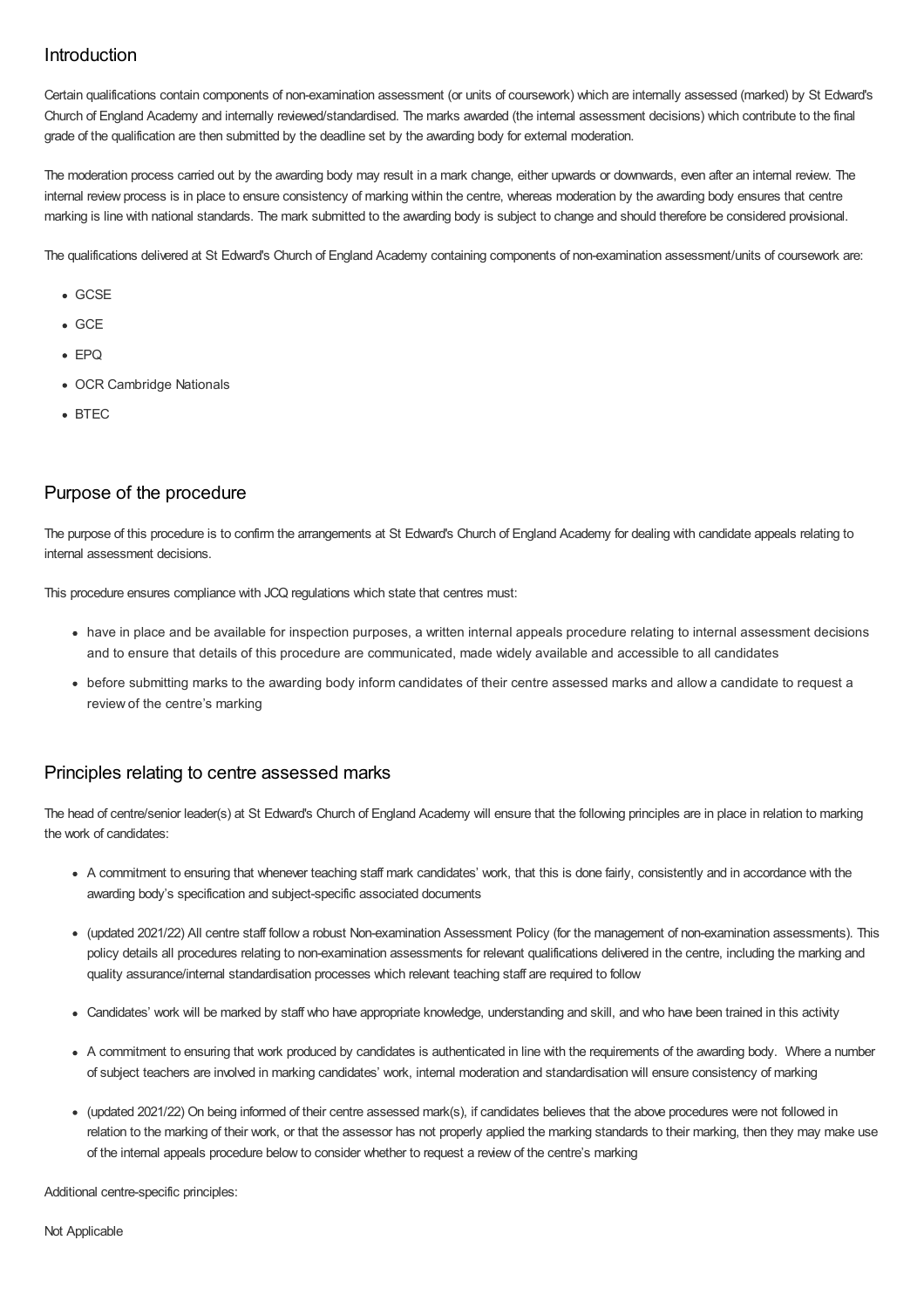## Procedure for appealing internal assessment decisions (centre assessed marks)

The head of centre/senior leader(s) at St Edward's Church of England Academy will:

- Ensure that candidates are informed of their centre assessed marks so that they may request a review of the centre's marking before marks are submitted to the awarding body
- Inform candidates that they will need to explain on what grounds they wish to request a review of an internally assessed mark as a review will only focus on the quality of their work in meeting the published assessment criteria
- (updated 2021/22) Inform candidates that they may request copies of materials (generally as a minimum, a copy their marked assessment material (work) and the mark scheme or assessment criteria plus additional materials which may vary from subject to subject) to assist them in considering whether to request a review of the centre's marking of the assessment
- Having received a request for copies of materials, promptly make them available to the candidate (for some marked assessment materials, such as art work and recordings, inform the candidate that these will be shared under supervised conditions) within the period of time as specified (see **Deadlines** below)
- Provide candidates with sufficient time in order to allow them to review copies of materials and reach a decision, informing candidates that if their decision is to request a review they will need to explain what they believe the issue to be
- Provide a clear deadline for candidates to submit a request for a review of the centre's marking and confirm understanding that requests must be made in writing and will not be accepted after this deadline (see **Deadlines** below)

Require candidates to make requests for a review of centre marking by

- completing an internal appeals request form
- emailing request to the Exams Officer and/or Head of Centre
	- (updated 2021/22) Allow sufficient time for the review to be carried out, to make any necessary changes to marks and to inform the candidate of the outcome, all before the awarding body's deadline for the submission of marks (see **Deadlines** below)
	- (updated 2021/22) Ensure that the review of marking is conducted by an assessor who has appropriate competence, has had no previous involvement in the assessment of that candidate and has no personal interest in the review
	- Instruct the reviewer to ensure that the candidate's mark is consistent with the standard set by the centre
	- Inform the candidate in writing of the outcome of the review of the centre's marking
	- Ensure the outcome of the review of the centre's marking is made known to the head of centre who will have the final decision if there is any disagreement on the mark to be submitted to the awarding body
	- Ensure a written record of the review is kept and made available to the awarding body upon request
	- Ensure the awarding body is informed if the centre does not accept the outcome of a review

Additional centre-specific procedure:

Not Applicable

#### Deadlines and timescales

- Upon request, copies of materials will be made available to the candidate within 7 calendar days
- The deadline to request a review of marking must be made within 7 calendar days of the candidate receiving copies of the requested materials
- The process for completing the review, making any changes to marks, and informing the candidate of the outcome will be completed